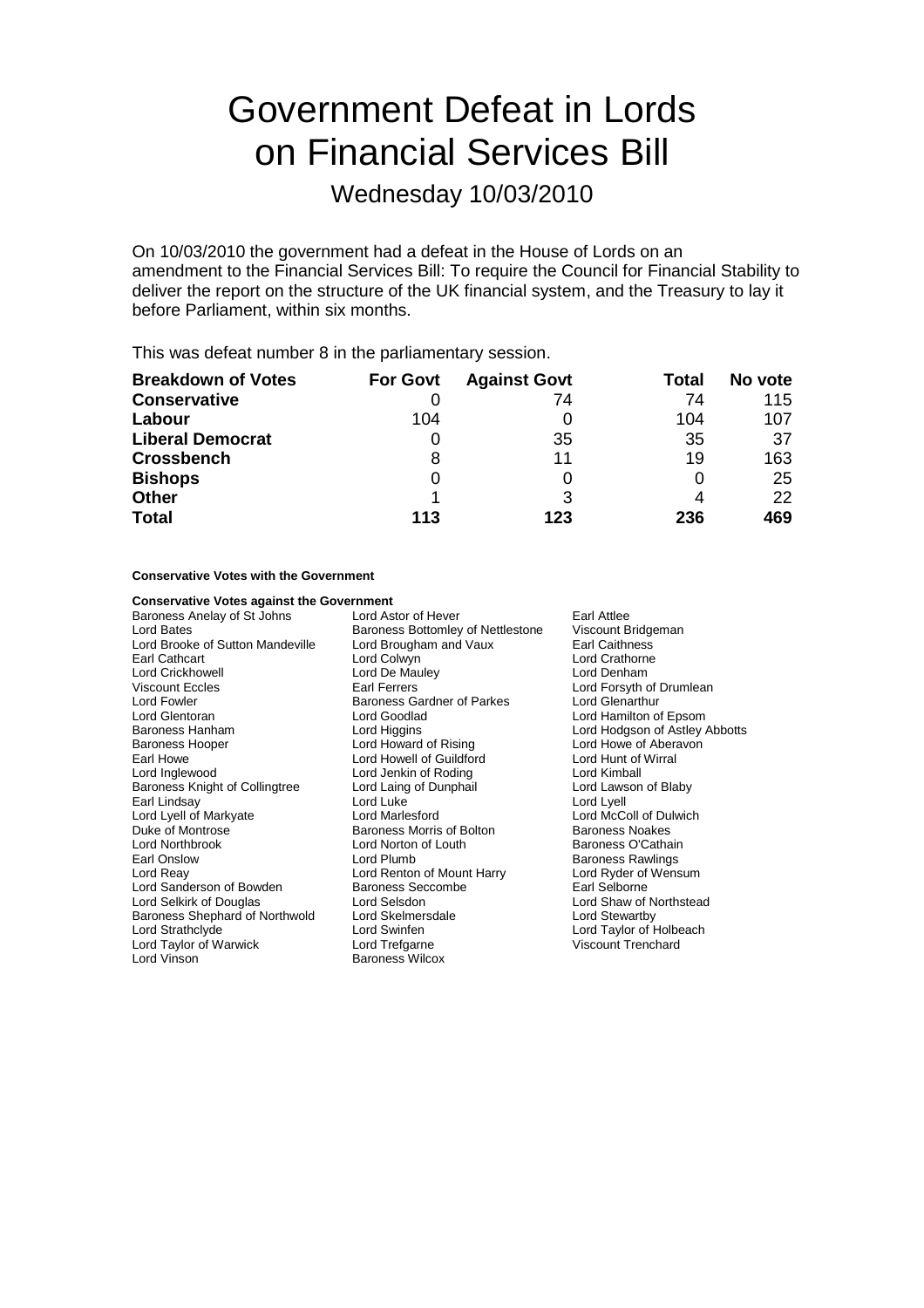**Labour Votes with the Government**

Lord Alli Baroness Andrews Lord Archer of Sandwell<br>
Lord Bach Lord Bassam of Brighton Lord Bhattacharyya Lord Bach Lord Bassam of Brighton Lord Bhatta<br>
Lord Bach Lord Bhatta<br>
Lord Bilston Baroness Blackstone Lord Borrie Lord Bilston **Baroness Blackstone** Exercise Cord Borrie<br>
Lord Brent Lord Brent Lord Brent Lord Brent Lord Brett Lord Bradley Lord Brennan Lord Brett Lord Clark of Windermere **Lord Clinton-Davis Clark Clark Clinton-Davis** Baroness Crawley<br>
Lord Davidson of Glen Clova Lord Davies of Coity Lord Davies of Oldham Lord Davidson of Glen Clova Lord Davies of Coity<br>Baroness Dean of Thornton-le-Fylde Lord Desai Lord Dubs Baroness Dean of Thornton-le-Fylde Lord Desai<br>Lord Elder Lord Desai Lord Elder Lord Lord Elder Lord Elder Lord Evans of Parkside Baroness Farrington of Ribbleton<br>Lord Elder Lord Evans of Parkside Baroness Farrington of Ribbleton<br>Lord Foster of Bishop Auckland Baroness Gale Baroness Gibson of Market Rasen Lord Giddens<br>
Lord Gordon of Strathblane Baroness Gould of Potternewton Lord Graham of Edmonton Lord Gordon of Strathblane Baroness Gould of Potternewton Lord Graham<br>
Lord Harris of Haringey Lord Hart of Chilton Lord Haskel Lord Harris of Haringey **Lord Hart of Chilton**<br>
Lord Haworth **Chilton** Baroness Henig Baroness Hollis of Heigham Lord Howarth of Newport Lord Howie of Troon<br>
Lord Hoyle Lord Hunt of Chesterton Lord Hunt of Kings Heath **Baroness Jay of Paddington** Baroness Jones of Whitchurch<br>
Baroness Kings and Baroness Kingsmill<br>
Lord Kirkhill Lord King of West Bromwich Baroness Kingsmill<br>
Lord Lea of Crondall Lord Macdonald of Tradeston Lord Lea of Crondall Lord Macdonald of Tradeston Lord Mackenzie of Framwellgate Lord MacKenzie of Culkein **Baroness Massey of Darwen** Lord Maxton<br>Baroness McDonagh **Baroness Lord McKenzie of Luton** Lord Moonie Baroness McDonagh Lord McKenzie of Luton Lord Moonie Lord Morris of Aberavon Lord Myners Lord Parekh Baroness Pitkeathley **Baroness Prosser** Cord Puttoness Prosser<br>Baroness Cuin Baroness Ramsay of Cartyale Lord Rea Baroness Rendell of Babergh Lord Richard Lord Richard Lord Rosser<br>
Lord Rosser<br>
Lord Rowlands Baroness Royall of Blaisdon Lord Sawyer Lord Sewel **Communist Communist Communist Communist Communist Communist Communist Communist Communist Communist Communist Communist Communist Communist Communist Communist Communist Communist Communist Communist Communist** Baroness Taylor of Bolton Lord Temple-Morris Baroness Thornton Baroness Thornton Lord Temple-Morris Corp Baroness Th<br>
Lord Tomlinson Lord Tunnicliffe Lord Lord Warner Baroness Whitaker<br>Lord Williams of Elvel

Lord Acton **Calcular Baroness Adams of Craigielea** Lord Ahmed<br>Lord Alli **Baroness Andrews** Lord Archer (Lord Archer Lord Brooks of Tremorfa Lord Campbell-Savours Cremorfa Lord Campbell-Savours Crawley Lord Foster of Bishop Auckland Baroness Gale<br>
Lord Giddens Baroness Golding Baroness Henig<br>
Lord Howarth of Newport<br>
Lord Howie of Troon Lord Hughes of Woodside **Baroness Morgan of Drefelin Baroness Morgan Strates In Angle Strates Area Horris Morgan Baroness Morgan Baroness Morgan Baroness Morgan Baroness Morgan Baroness Morgan Baroness Morgan Baroness Morgan Baroness Morgan Baron** Lord Patel of Blackburn Lord Pendry<br>
Baroness Prosser Cord Puttnam Baroness Ramsay of Cartvale Lord Rea<br>Lord Richard Lord Rosser Exaroness Royall of Blaisdon Lord Sawyer<br>
Viscount Simon<br>
Lord Snape Baroness Symons of Vernham Dean Lord Taylor of Black<br>Lord Temple-Morris Baroness Thornton Lord Tunnicliffe **Lord Warner**<br>
Lord Whitty **Lord Warner**<br>
Baroness Wilkins Lord Woolmer of Leeds

**Labour Votes against the Government**

#### **Liberal Democrat Votes with the Government**

## **Liberal Democrat Votes against the Government**

Lord Chidgey<br>Viscount Falkland Lord Jones of Cheltenham Lord Livsey of Tarl Mar and Kellie Lord Wallace of Saltaire

Lord Addington Lord Alderdice Lord Ashdown of Norton-sub-Hamdon Lord Avebury Lord Bradshaw Lord Burnett Lord Goodhart<br>
Lord Livsey of Talgarth Lord Maclennan of Rogart Earl Mar and Kellie **Early Accord Methuen** Lord Methuen **Baroness Neuberger**<br>
Lord Newby **Baroness Northover** Lord Oakeshott of Se Lord Newby Research Mathematics Cord Oakeshott of Seagrove Bay<br>
Lord Razzall **Baroness Northover** Lord Cakeshott of Seagrove Bay<br>
Lord Razzall Lord Razzall **Lord Redesdale** Lord Rennard<br>
Lord Roberts of Llandudno **Baroness Scott of Needham Market** Lord Smith of Clifton Lord Roberts of Llandudno<br>
Lord Steel of Aikwood<br>
Lord Teverson<br>
Lord Steel of Aikwood Lord Teverson Lord Thomas of Gresford<br>
Baroness Tonge Lord Tyler Baroness Thomas of Winchester Baroness Tonge Lord Tyler<br>
Lord Tyler<br>
Lord Wallace of Saltaire Baroness Walmslev